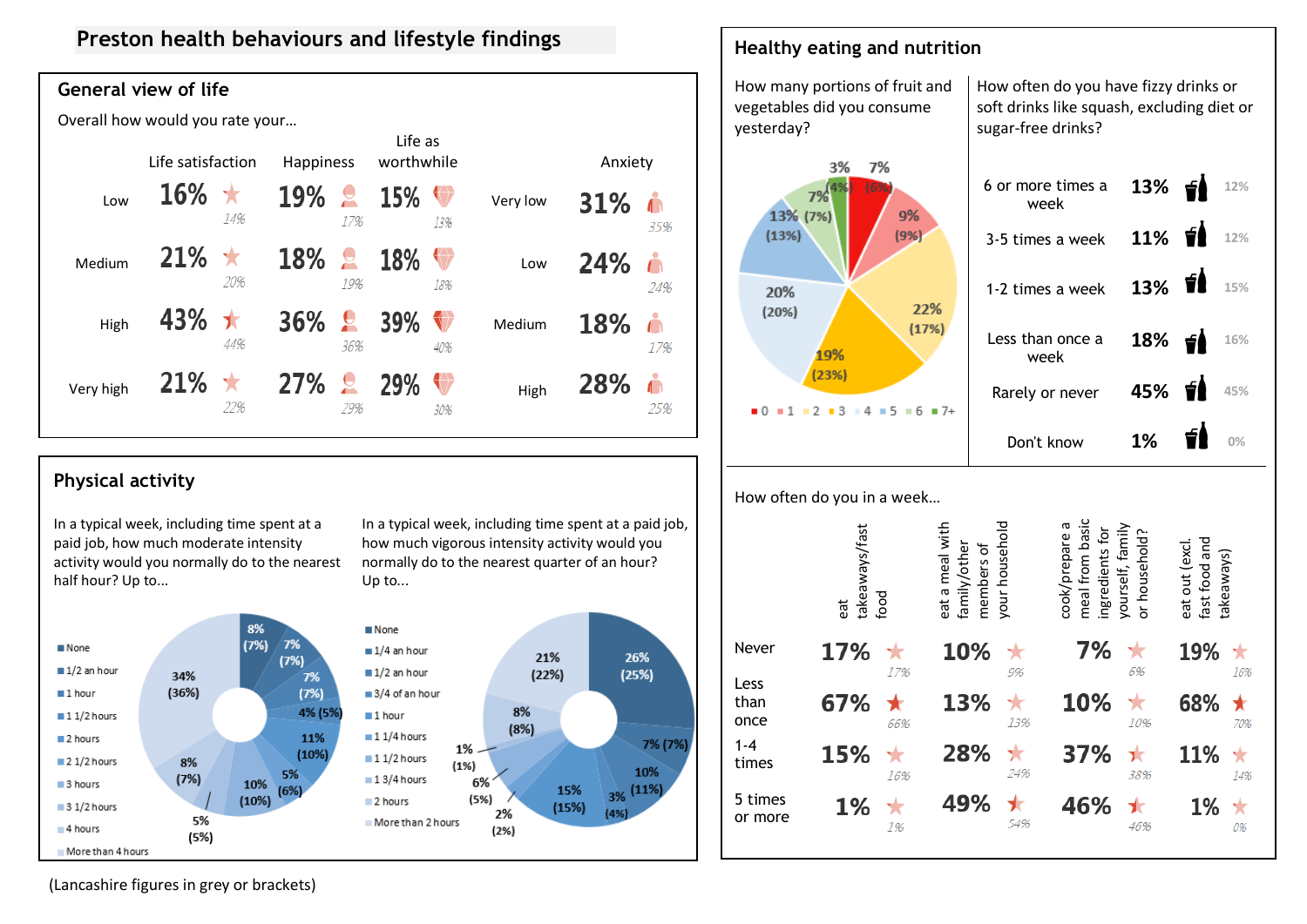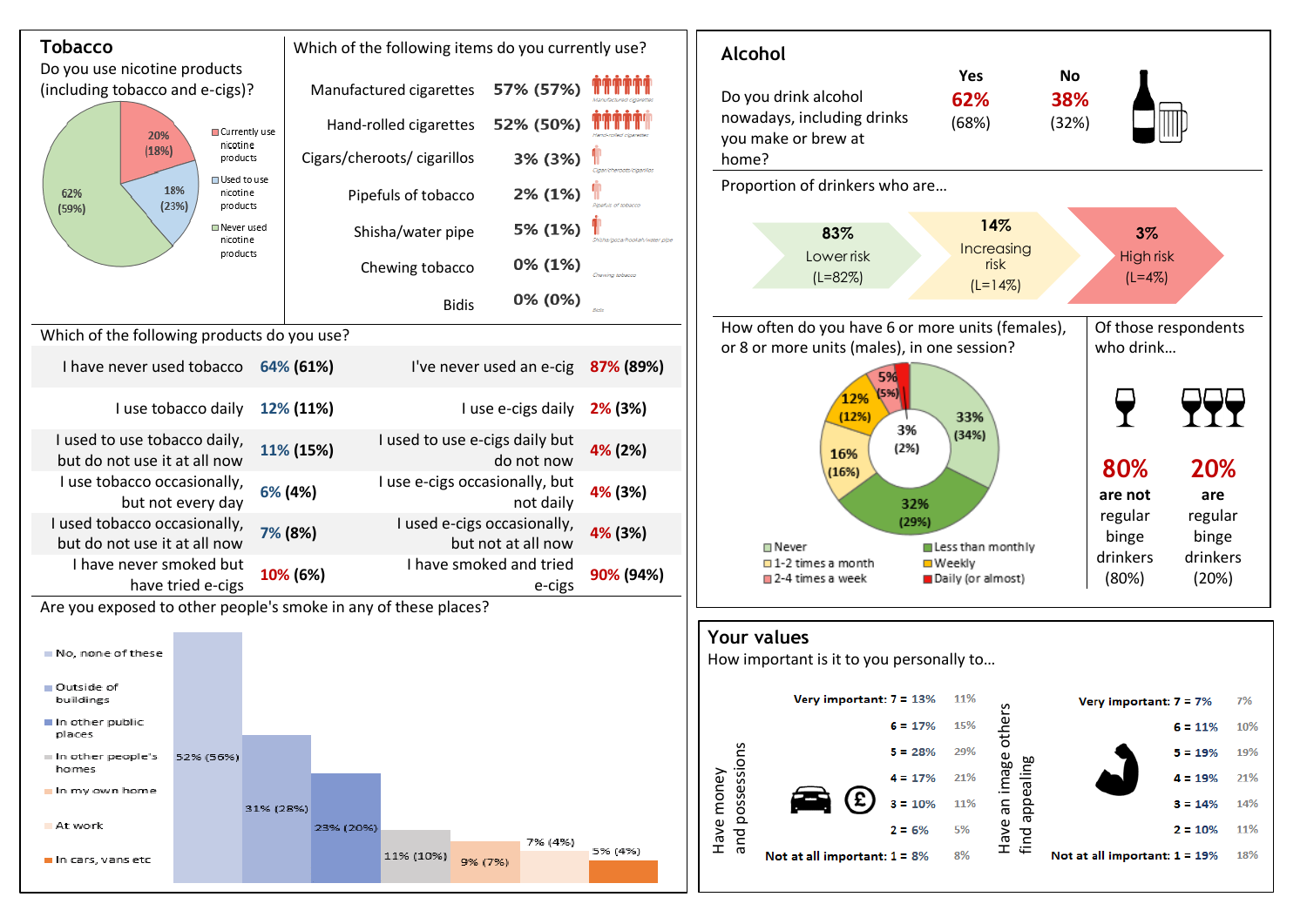

Disagree strongly

18%

 $(20%)$ 

 $(41%)$ 

24%

 $(23%)$ 

10%

 $(12%)$ 

49%

 $(51%)$ 

18%

 $(19%)$ 

17%

 $(15%)$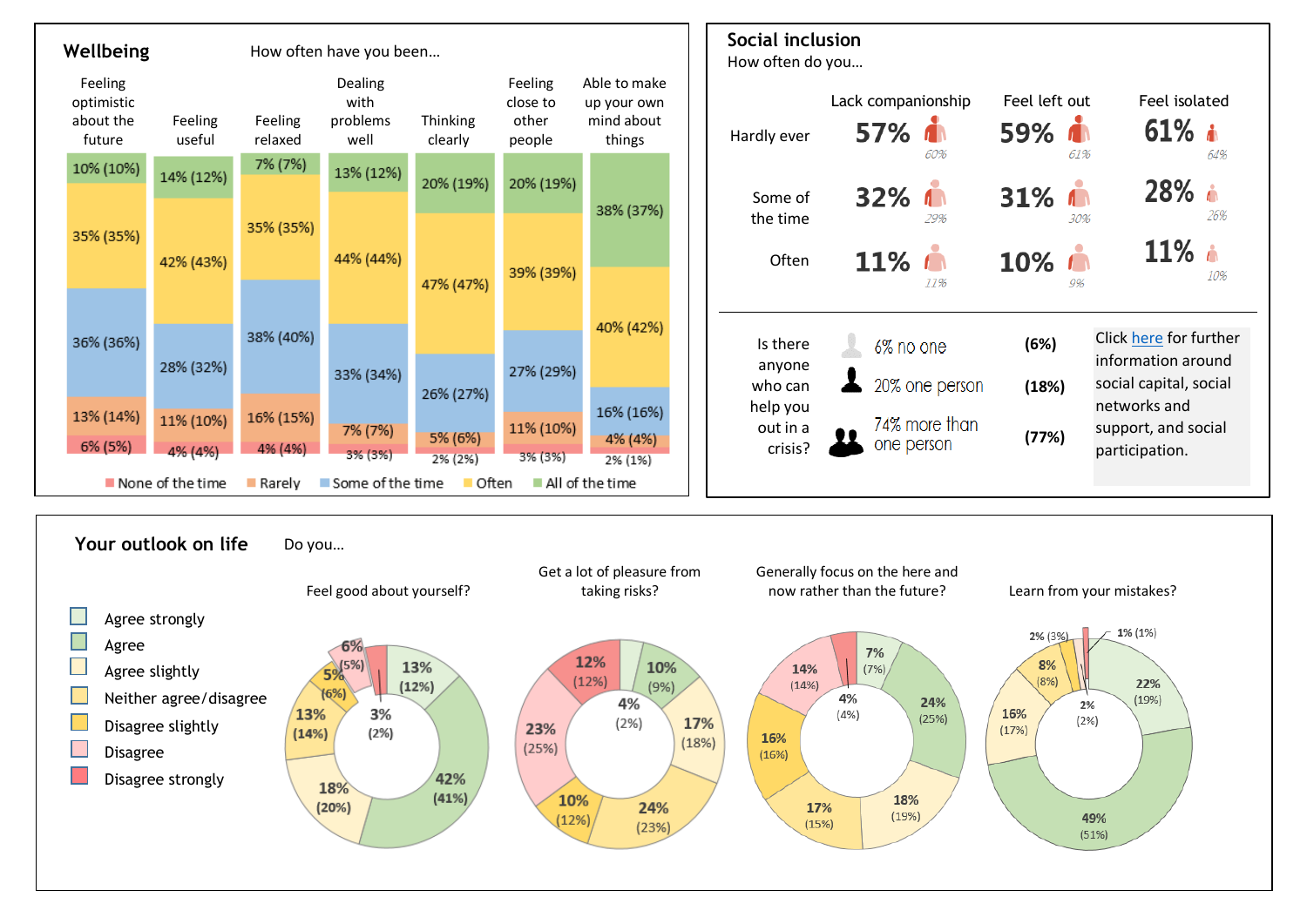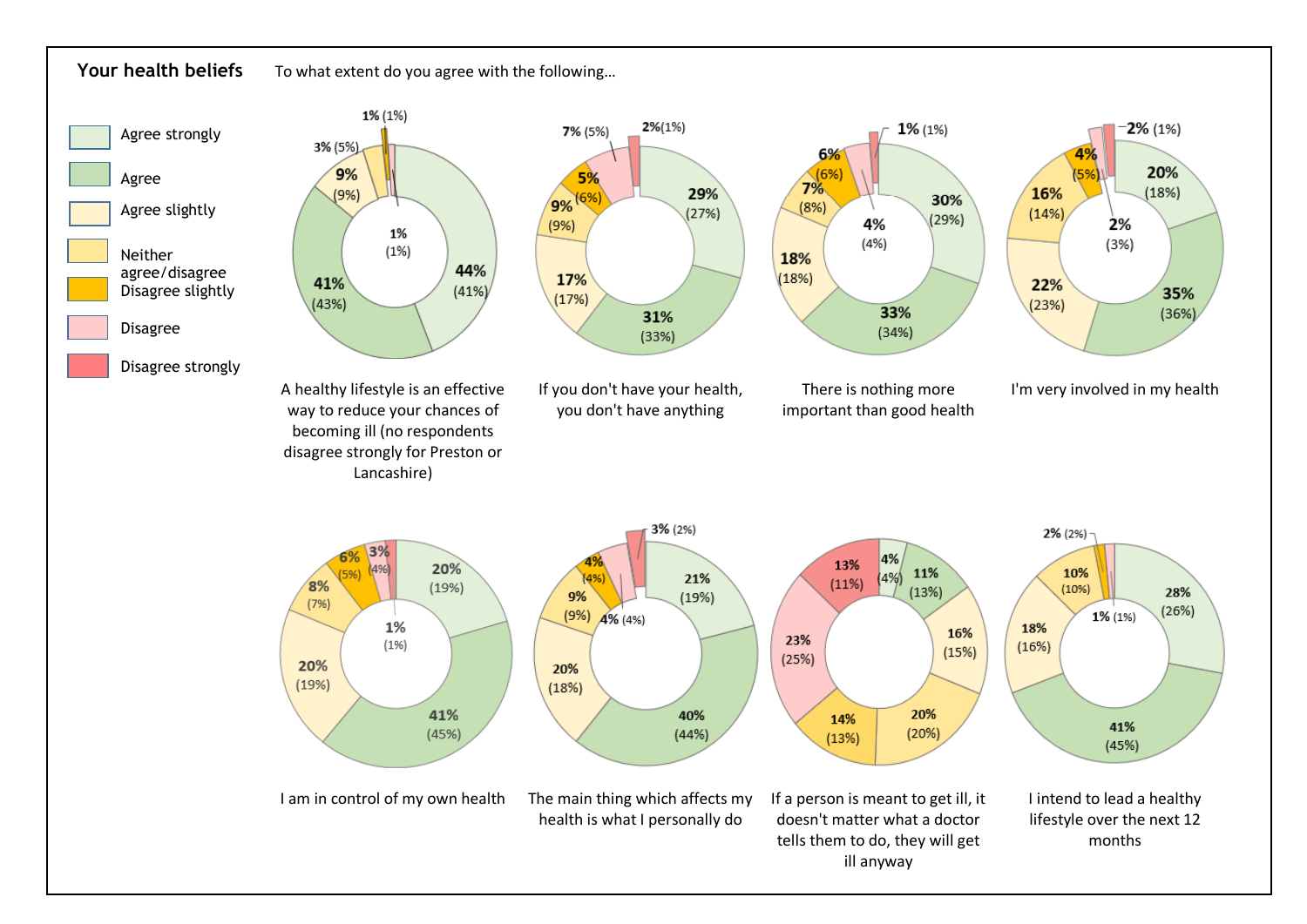



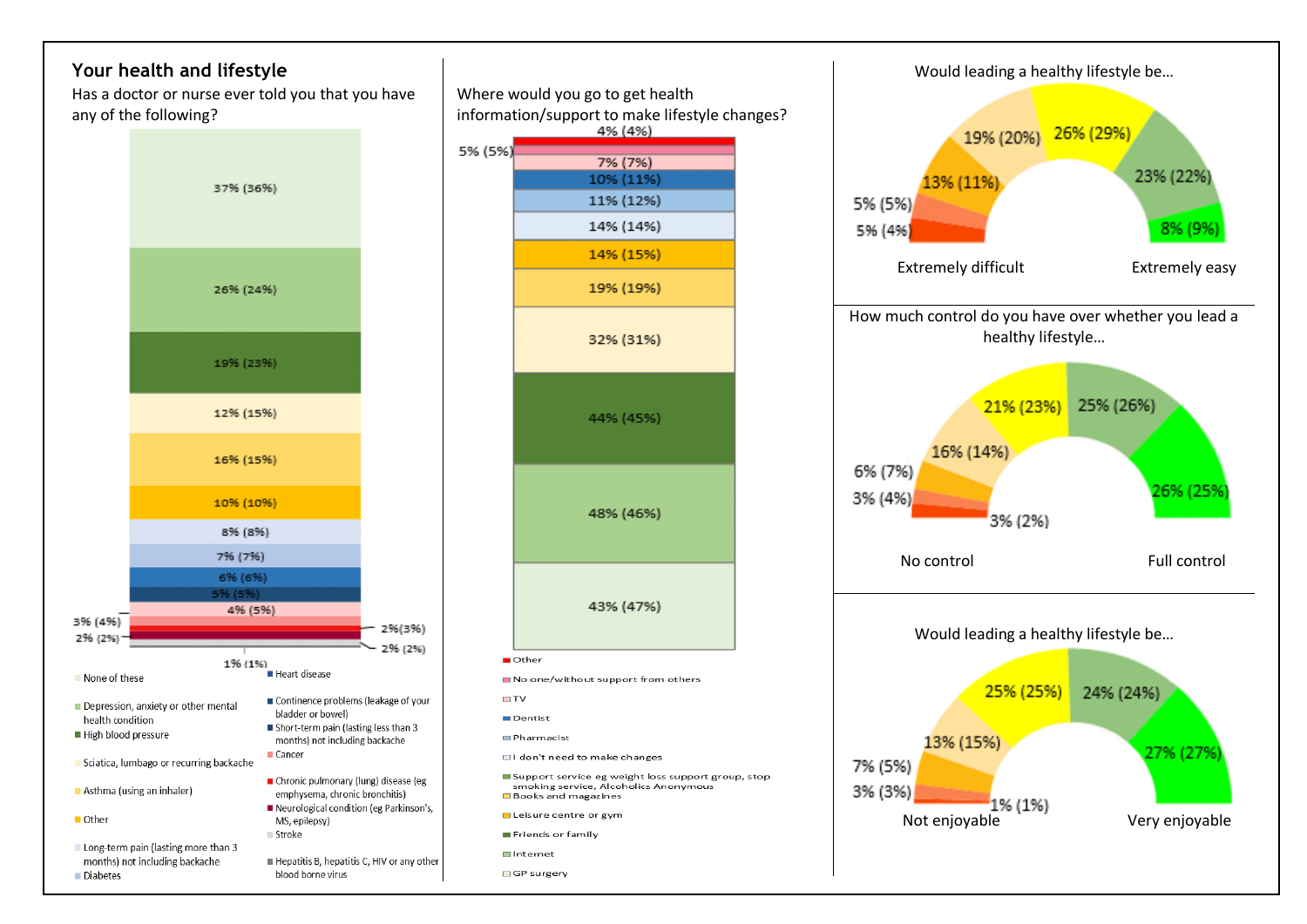### **Your health and lifestyle**

Over the last 12 months would you say that on the whole your health has been?



If you don't lead a healthy lifestyle your health could be at risk…

|     |     | In the next 12 months $21\%$          |
|-----|-----|---------------------------------------|
|     |     | In the next few years $\mathbf{39\%}$ |
| - O | 27% | In the next 10-20<br>vears            |
|     | 12% | Much later in my life                 |
|     | 270 | Not at all                            |

Compared with other people your age, how likely do you think it is that you will get seriously ill at some point over the next few years?



Do you consider yourself to have a disability?

| No                             | 76% |     |
|--------------------------------|-----|-----|
| Long-term illness              | 10% |     |
| Physical impairment            | 10% |     |
| Mental health condition        | 7%  | 694 |
| Other                          | 4%  |     |
| Sensory impairment             | 3%  | 296 |
| Learning disability/difficulty | 3%  |     |

### **Your weight**

Self-reported weight (from lifestyle questionnaire)



396

Full details of the Sport England Active People Survey (2012-13) can be found in the secondary data analysis report, available [here,](http://www3.lancashire.gov.uk/corporate/web/viewdoc.asp?id=120620) or by clicking on the following link: [http://www3.lancashir](http://www3.lancashire.gov.uk/corporate/web/viewdoc.asp?id=120620) [e.gov.uk/corporate/we](http://www3.lancashire.gov.uk/corporate/web/viewdoc.asp?id=120620) [b/viewdoc.asp?id=120](http://www3.lancashire.gov.uk/corporate/web/viewdoc.asp?id=120620) [620](http://www3.lancashire.gov.uk/corporate/web/viewdoc.asp?id=120620)